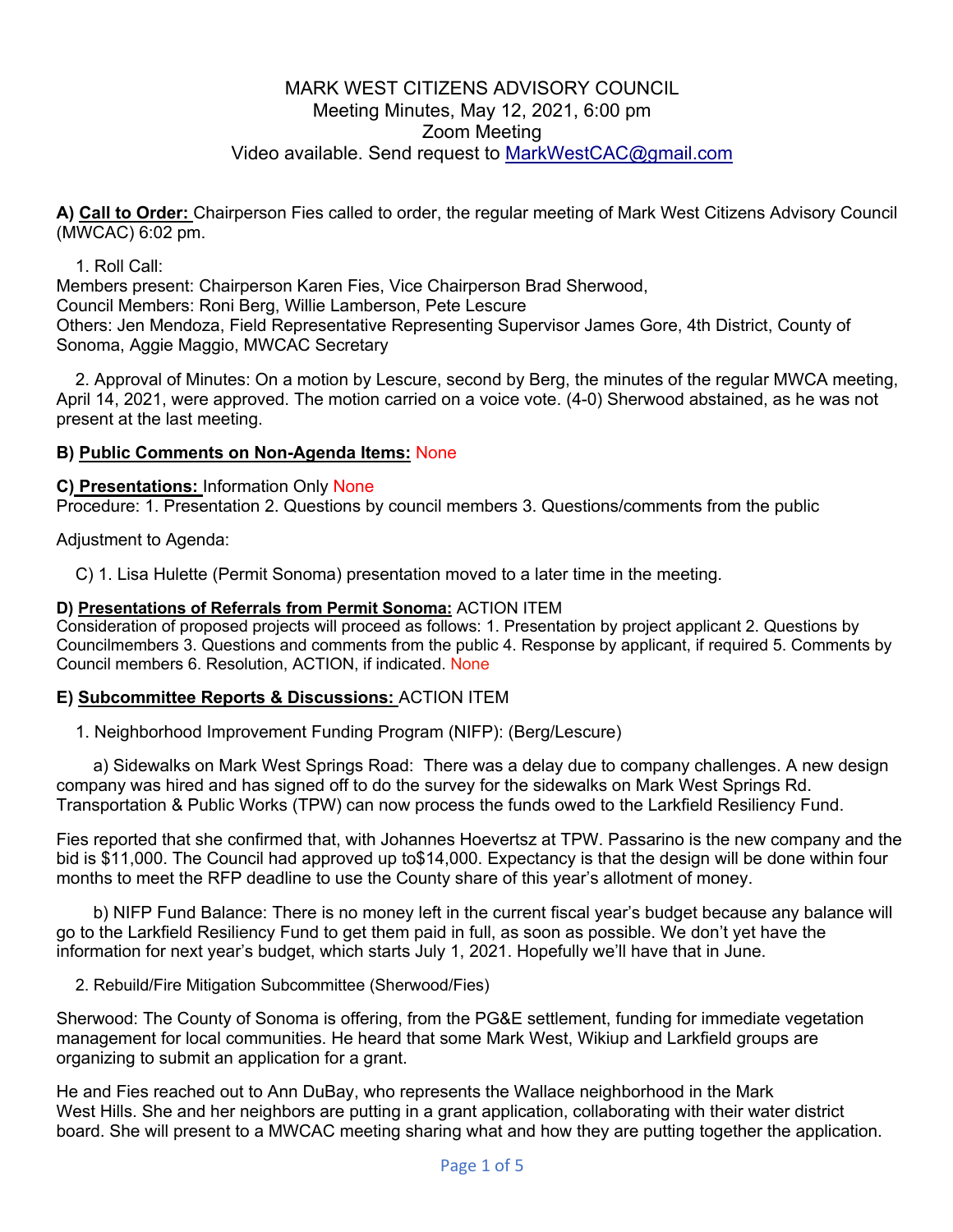## Video available. Send request to MarkWestCAC@gmail.com

The goal is to start a dialog as to how local communities can collaborate to create synergies.

TPW is ready to ask the Board of Supervisors (BOS) to approve the contracts for re-paving neighborhood roads in Mark West and Larkfield. Looking to begin construction in August.

Suggestions: Put grant information on the website and Facebook

3. Community Services District (CSD) (Lescure/Lamberson)

This should have read as (Sherwood/Lamberson) and will be corrected on future minutes and agendas.

Lamberson: The discussions show the need for a CSD, a kind of formal body to ask for funding. Need to gather members for the committee; if interested, contact Lescure.

4. Wikiup Open Space (Lamberson/Berg)

Lamberson: The subcommittee has a new member: Dave Hansen, 30-year veteran of County politics and Ag Open Space.

There are good discussions with the survey. A lot of changes were made, since the Jackson Family's first proposals. We are taking the temperature of the community and beginning to engage with the Jackson folks.

5. Sonoma County General Plan for Mark West Area (Lescure/Lamberson)

Suggestion: Lescure: Move the link for "Subcommittees" to the top of the website. Possibly get more community involvement.

Lamberson said that he had mentioned a few meetings ago that the County is looking for folks from this area to sit on various planning committees to go around and get public input. He is looking for ways to get the word out.

Example: Desire for widening the bridge over Mark West Creek. TPW was not aware of bridge. That's why people need to speak up loudly and join meetings on the general plan. Last information is that the general plan is delayed till next year. Maybe get the Chamber involved. Beth Henry is hired to get the word out. This is a perfect example of how to use a public relations coordinator, press releases, etc.

He recognized Hiedi Would for leading formation of a Neighborhood Watch for the Wikiup area. Mark West Estates and Larkfield Estates also have community groups working together.

Suggestion: Flyers at check-out stands in customer bags works.

**F) Pending Items:** Updates when available.

- 1. Wikiup Commons: None
- 2. Utilities & Water: Margaret DiGenova, California American Water (Cal Am)

Reservoirs are very low. Voluntary conservation will be mandatory within a few weeks. Geyserville a little more affected than Larkfield. Sonoma Water will be putting in mandatory restrictions. Cal Am will be handing out conservation devices. With mandatory conservation there are potential fines. Cal Am prefers to warn first and work with customers. They will investigate reports of water waste. Basically, watch your sprinklers. Set them ten minutes two or three times a week. Mandatory may be two times per week.

There were reports of colored water in the system in limited areas. The issue has been resolved. The system is being flushed.

Questions/Comments: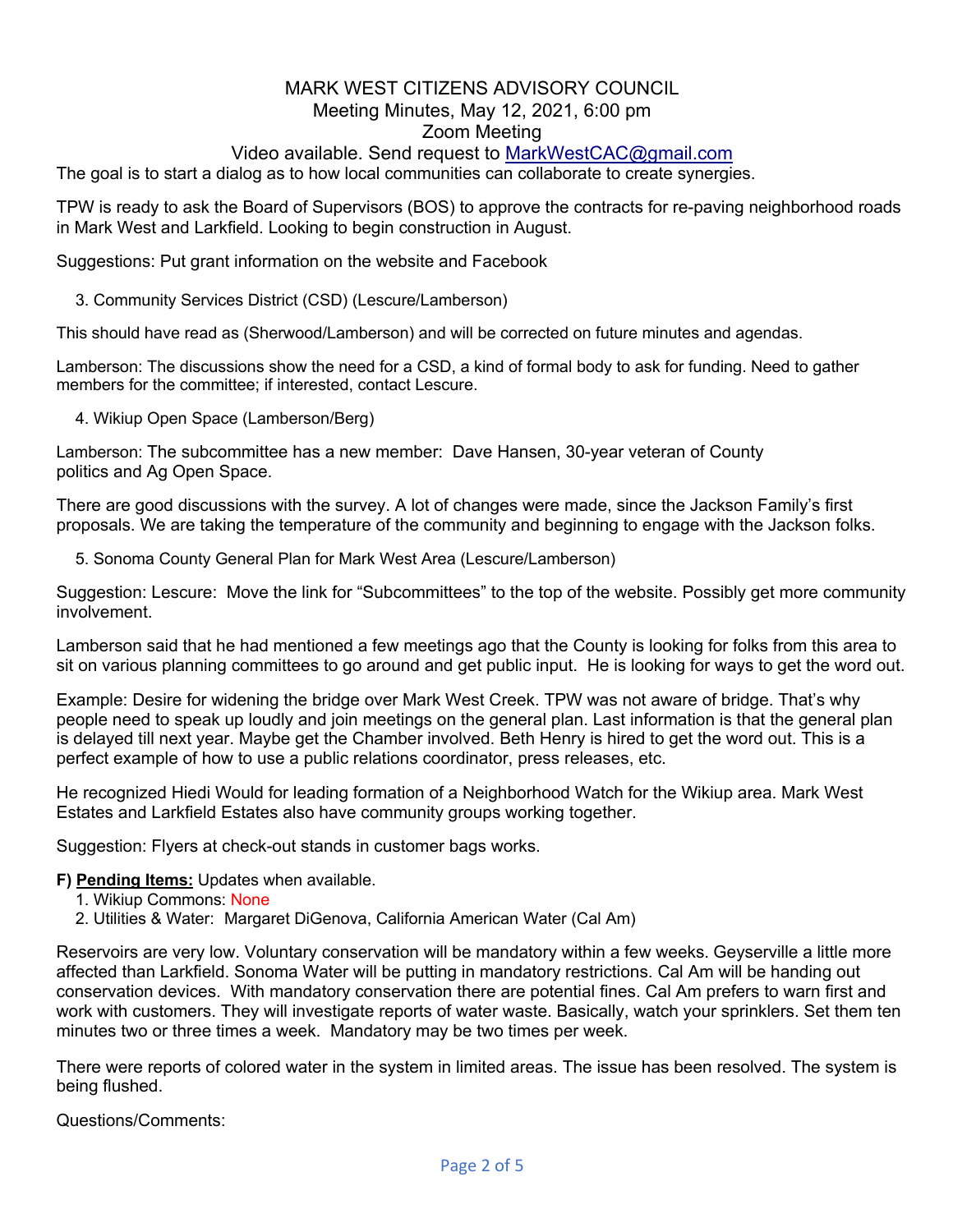## Video available. Send request to MarkWestCAC@gmail.com

Comparing consumption to previous years: Some years it's 2013 other say compared to 2020. They are not looking at individual consumption. They are looking at the system as a whole. Irrigation is the most waste.

Any indication that Geyserville or Larkfield will see any notice of unavailability from the State Water Board? They are not expecting that.

In Larkfield, the water supply is in a deep aquafer; want to reduce the amount purchased from Sonoma Water.

Sherwood stated that 20% less water is going into pipes. Scientists say this is a historic mega drought. We may be in the second year of a five-year drought. He implores mandatory conservation now.

Margaret DiGenova. The timeline is voluntary now. Cal Am will send notice and will have a public meeting to go mandatory. It is a 30-day delay.

Sherwood: On behalf of Mark West Union School District (MWUSD), he will be asking the Larkfield/Airport Sanitation District to explore supplying recycled water for irrigation. The district has already cut back its water use by 60%, on outdoor irrigation. It impacts community sports fields. Only need a simple extension and the Governor is supporting \$5 million for water conservation. Fies suggested it would be nice if Cal Am might put out communications as to what people can do.

DiGenova responded that there were rebates on rain barrels in the past. That may be instituted again. And she is always open for suggestions.

Adjustment to Agenda: Back to C) 1.

Lisa Hulette, Permit Sonoma, Grant Manager: Multi-Jurisdictional Hazzard Mitigation Funding Program

Before the presentation, Hulette encouraged people to look at Clean Water Code, Section 1707, which is the transfer of water rights. There are really interesting case studies in places that are experiencing long term droughts.

This presentation (and story maps) will be posted on the webpage, along with the minutes.

Last talk was on fire mitigation grant funding and the structural home hardening program and defensible space. This talk is about the planning mechanism that underpins how counties and towns can access federal money.

Lisa's slide show is made part of these minutes. They are posted on the Sonoma County Webpage, along with the minutes. It is a quick overview of a very complex planning process. FEMA is looking to the county to lead the way with wild fires. She believes it can lead the way in droughts.

Sonoma County Hazard Mitigation Website: https://sonomacounty.ca.gov/PRMD/Long-Range- Plans/Hazard-Mitigation-Update/ Email: PRMD-HazardMitigation@sonoma-county.org

Questions/Comments:

What can Mark West do? Participate in learning, like now. This is just the first step. Ask questions. Find helpful actions and help get the word out. Supporting this presentation is terrific.

PGE deadline: Hulette does not know if there will be another opportunity after the deadline. She hopes so.

Her greatest wish from community members: Look at the hazards and see that local governments are doing what they can to get money on the ground. Just participating. Having a voice is good. Look at the story maps.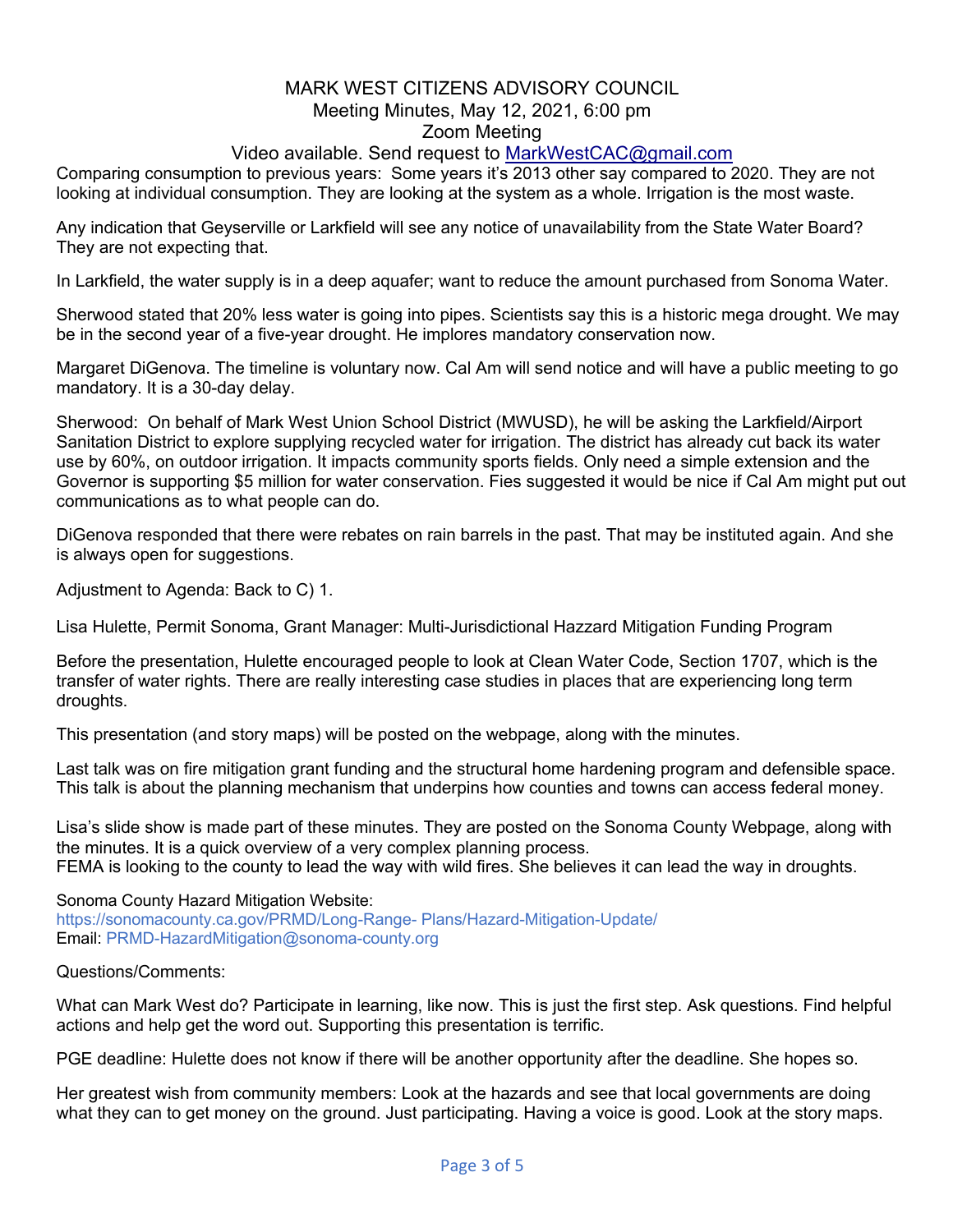### Video available. Send request to MarkWestCAC@gmail.com

Back to Agenda: F) Pending Items:

- 3. Speed limits on Mark West Springs Road and Old Redwood Hwy. (See G2, Correspondence)
- 4."HAWK" light in front of Larkfield Shopping Center (See G2, Correspondence)
- 5. Sonoma County General Plan for Mark West Area: Council Member Lescure None
- 6. List of unmet needs projects for Larkfield/Mark West/Wikiup:

Lamberson: Thank Brad Sherwood for creating a great list. Add to it:

- Widen the bridge over Mark West Creek on Old Redwood Hwy.
- Install sidewalks on north side of Wikiup side between Old Redwood Hwy. and Carriage Lane.
- Sherwood added a third item: Install a trail around Schopflin Park. It is an Ag and Open Space, with easement so we should be able to apply for a grant from their program (pathways, walkways in easement properties)

Jen Mendoza reported that a new cycle for that department will be opening soon. Her office will be meeting with them. Sherwood will email the request to Mendoza.

Add a discussion about the Unmet Needs List to a future agenda.

#### **G) Correspondence:** Information Only

1.Two separate, identical emails were received from community members of the Wikiup Open Space Subcommittee, Lori Barber and Lisa Frazee, stating "I do not represent anyone or any group but myself as a long-term resident of the Wikiup area." Both requested that their statements be reflected in the minutes. Full email was read at meeting. Available upon request to secretary.

2. Traffic Problems: Old Redwood Hwy. in front of Sutter ~A voice mail was sent to County stating concerns about repeated accidents in front of Sutter Hospital, at River Rd./Lavell Rd. intersection. Jen Mendoza told the Council about it and recommended the Council include this situation when reviewing/planning solutions to speeding and traffic calming/control, in the area. She can't promise anything now. She is also bringing it to Supervisor Gore's attention.

Adjustment to Agenda: F) 4.

Hawk Light: Mendoza also reported that TPW approved entering into a contract to put it in the easement in front of Molsberry's Market. Only need to install it; maybe this summer.

#### **H) Council Member Announcements and Disclosures:** Information Only

1. Returning to in-person meetings: Hybrid is currently not available in the Learning Center. There is WiFi so Jen Mendoza can Zoom from her computer. Aggie Maggio, Secretary reported that there were very few responses to the email inquiry asking for preferences. A few more (of those) were for Zoom, vs in-person meetings. One suggestion was to wait till County gets to the yellow zone. Another: What is the county doing?

Jen Mendoza said that basically the BOS always streams their meetings. She will check if they can take public comments. As of June 15, they will be having in-person meetings. She is assuming they will also be on Zoom. Not verified. This is all a work in progress.

Council Members agreed that the June meeting will be via Zoom. The in-person meetings will resume in July with Mendoza Zooming from her computer, pending no changes to expectations.

2. Notifications of burn permits: Jen Mendoza inquired of the fire people at the county and their